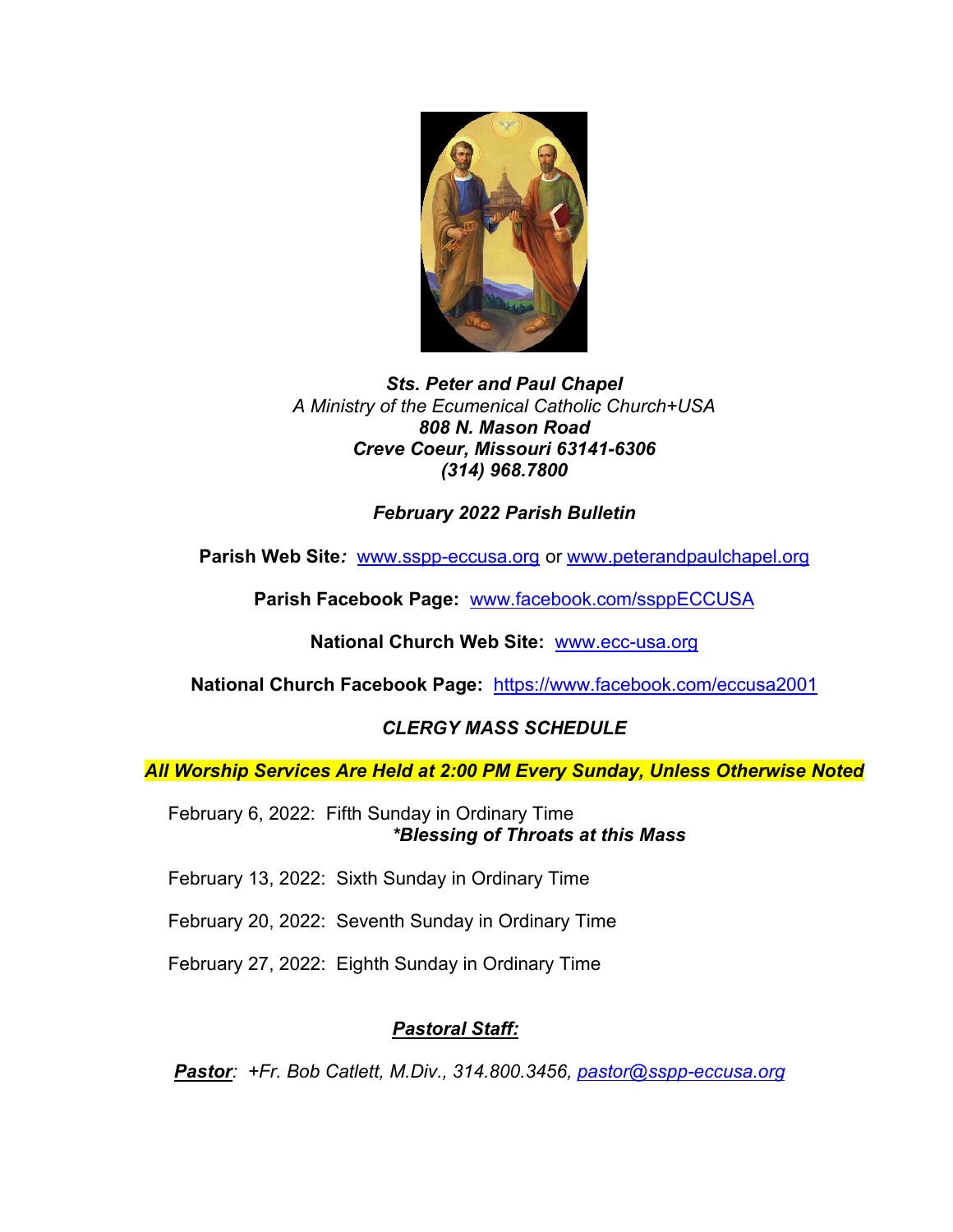#### **Prayer Intentions**

If you would like us to remember a special intention for you at Mass, please contact +Fr. Bob.

If you or someone you know is in need of spiritual assistance (prayers, Sacrament of the Sick, etc.), please contact one of our priests.

Inquiries regarding the administration of Sacraments or services (Baptisms, First Communion, Marriages, and Funerals) are welcomed.

### *Sunday Scripture Reflections*

+Fr. Bob Catlett, M.Div., Pastor

**February 6, 2022 – 5th Sunday in Ordinary Time:** Vocation is a common thread running through all three of this Sunday's readings. After Isaiah has been purified, he exclaims: "Here I am; send me." Paul toils harder than all the others in the Lord's service. Peter is painfully aware of his inadequacy, yet Jesus wants him to become a fisher of men. Jesus, we believe we know our calling in life, but help us to live it well, day by day. (Isaiah 6:1-2a, 3-8, 1 Corinthians 15:1-11, Luke 5:1-11)

**February 13, 2022 – 6th Sunday in Ordinary Time:** The responsorial refrain ties this Sunday's three readings together: "Blessed are they who hope in the Lord." Do we play our hope and trust in God – or in human beings, the present life, fortune, fame? Lord, please help us to keep our priorities straight! (Jeremiah 17:5-8, 1 Corinthians 15:12, 16-20, Luke 6:17, 20- 26)

**February 20, 2022 – 7th Sunday in Ordinary Time:** In this Sunday's Gospel, Jesus urges: "Love your enemies, do good to those who hate you" – which is what David does in the first reading. If we can succeed in this, we will indeed *bear the image of the man from heaven*  (Jesus), as promised by Paul in his letter to the Corinthians. (1 Samuel 26:2, 7-9, 12-13, 22- 23, 1 Corinthians 15:45-49, Luke 6:27-38)

**February 27, 2022 – 8th Sunday in Ordinary Time:** In today's Liturgy of the Word, Sirach, Paul and Jesus urge us to live a life of interior goodness, which will manifest itself exteriorly. Jesus, help us to know ourselves and to correct any interior attitudes that need correction! (Sirach 27:4-7, 1 Corinthians 15:54-58, Luke 6:39-45)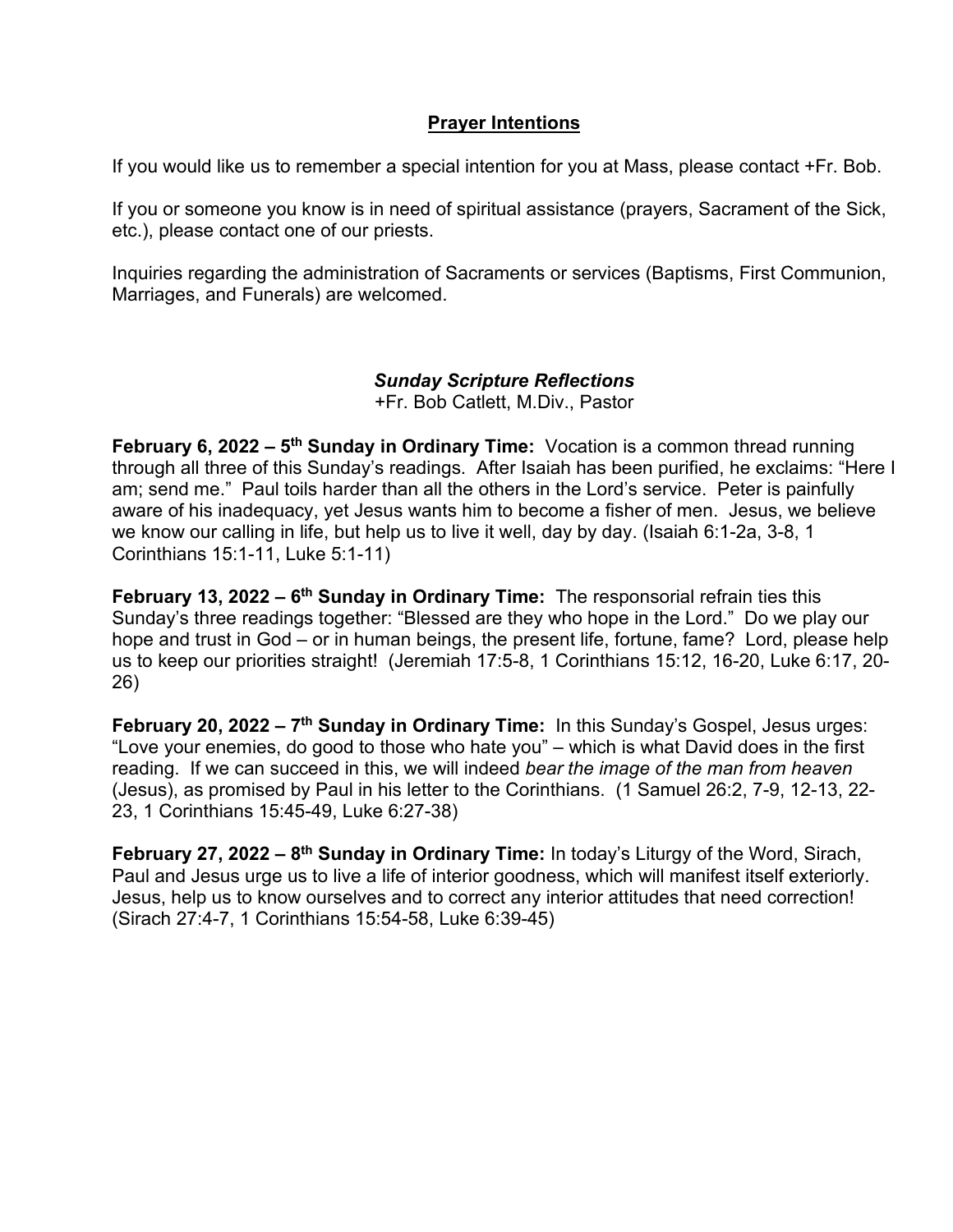Along the way reflections lected by + Fr Carl



Along the way, following Jesus' many examples of love and concern for all and each of God's people, we have the opportunity to take a rest and contemplate our Catholic feast days. This month of February invites us to share two beautiful feasts which lead us to think about, of all things, candles.

Candles have always had a significant place in the lives of people in the Bible as they worshipped Almighty God. Significant, too,

because as it is written in the Gospel of John, Chapter 12, Jesus said to his followers [and now to us]: I am the light of the world. Whoever follows me will never walk in darkness, but will have the light of life. During Eastertime, the Pascal Candle represents the presence of Christ in our lives.

February 2nd is the Feast of the Presentation. This feast of Jesus and Mary, on the 40th day after Christmas, formally ends Christmastide in our Liturgical Calendar. The Old Testament Law commanded that a woman who had given birth to a son should not approach the Temple for the term of 40 days; after which time she was to make an offering as sacrifice for her purification. By another ordinance, every first-born son was to be considered as belonging to God (since the first-born sons of Israel had been spared in  $E$ gypt), and was to be redeemed by a gift made to the Temple, the house of God among his people.



At the Temple, Simeon, a very old man, recognized in the presence of Mary and her son the fulfillment of the promises of God to his people as recorded in the books of the Old Testament. Simeon had asked God not to let him die until he had seen the promised Messiah. Holding the child Jesus, Simeon offered this prayer of thanksgiving to God: Now, O Lord, you dismiss your servant in peace, because my eyes have seen your Salvation, which you have prepared—a Light to the revelation of the Gentiles, and the glory of your people Israel. (Gospel of Luke 2 )

Part of the liturgy of the

Mass for the Feast of the Presentation (aka Candlemas Day) is the blessings of candles used at Mass for the next year. Some of these candles are first used on February 3, the Feast Day of Saint Blaise, as part of the sacramental rite of blessing of throats asking St. Blaise to intercede to Almighty God to protect each person from ailments of the throat. Tradition has it that Blaise saved a young boy's life by removing a fish bone from his throat.